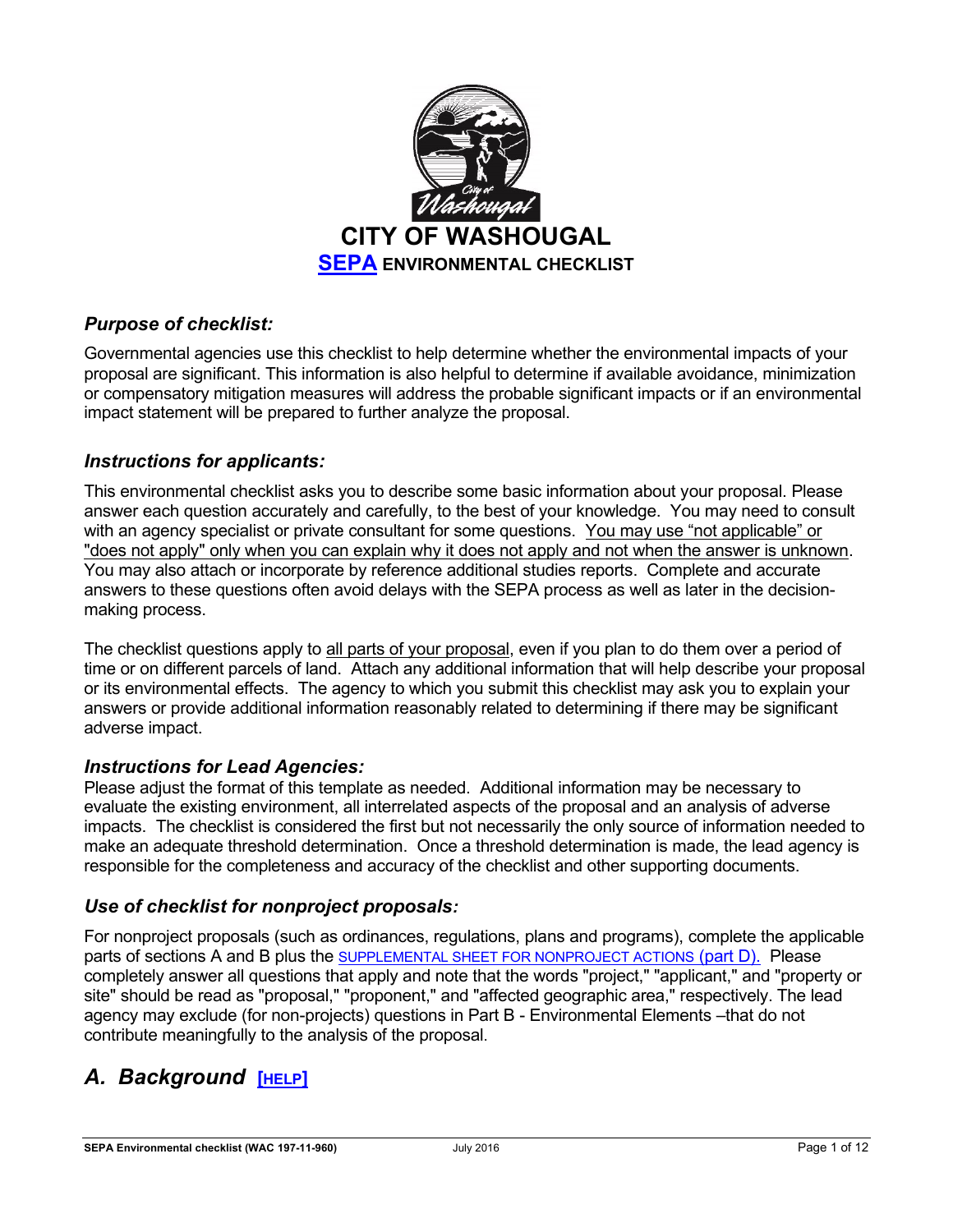- 1. Name of proposed project, if applicable:
- 2. Name of applicant:
- 3. Address and phone number of applicant and contact person:
- 4. Date checklist prepared:
- 5. Agency requesting checklist:
- 6. Proposed timing or schedule (including phasing, if applicable):

7. Do you have any plans for future additions, expansion, or further activity related to or connected with this proposal? If yes, explain.

8. List any environmental information you know about that has been prepared, or will be prepared, directly related to this proposal.

9. Do you know whether applications are pending for governmental approvals of other proposals directly affecting the property covered by your proposal? If yes, explain.

10. List any government approvals or permits that will be needed for your proposal, if known.

11. Give brief, complete description of your proposal, including the proposed uses and the size of the project and site. There are several questions later in this checklist that ask you to describe certain aspects of your proposal. You do not need to repeat those answers on this page. (Lead agencies may modify this form to include additional specific information on project description.)

12. Location of the proposal. Give sufficient information for a person to understand the precise location of your proposed project, including a street address, if any, and section, township, and range, if known. If a proposal would occur over a range of area, provide the range or boundaries of the site(s). Provide a legal description, site plan, vicinity map, and topographic map, if reasonably available. While you should submit any plans required by the agency, you are not required to duplicate maps or detailed plans submitted with any permit applications related to this checklist.

# *B. Environmental Elements* [[HELP](https://ecology.wa.gov/Regulations-Permits/SEPA/Environmental-review/SEPA-guidance/SEPA-checklist-guidance/SEPA-Checklist-Section-B-Environmental-elements)]

- **1.** *Earth*[\[help\]](https://ecology.wa.gov/Regulations-Permits/SEPA/Environmental-review/SEPA-guidance/SEPA-checklist-guidance/SEPA-Checklist-Section-B-Environmental-elements/Environmental-elements-Earth)
- a. General description of the site:

(circle one): Flat, rolling, hilly, steep slopes, mountainous, other \_\_\_\_\_\_\_\_\_\_\_\_\_

b. What is the steepest slope on the site (approximate percent slope)?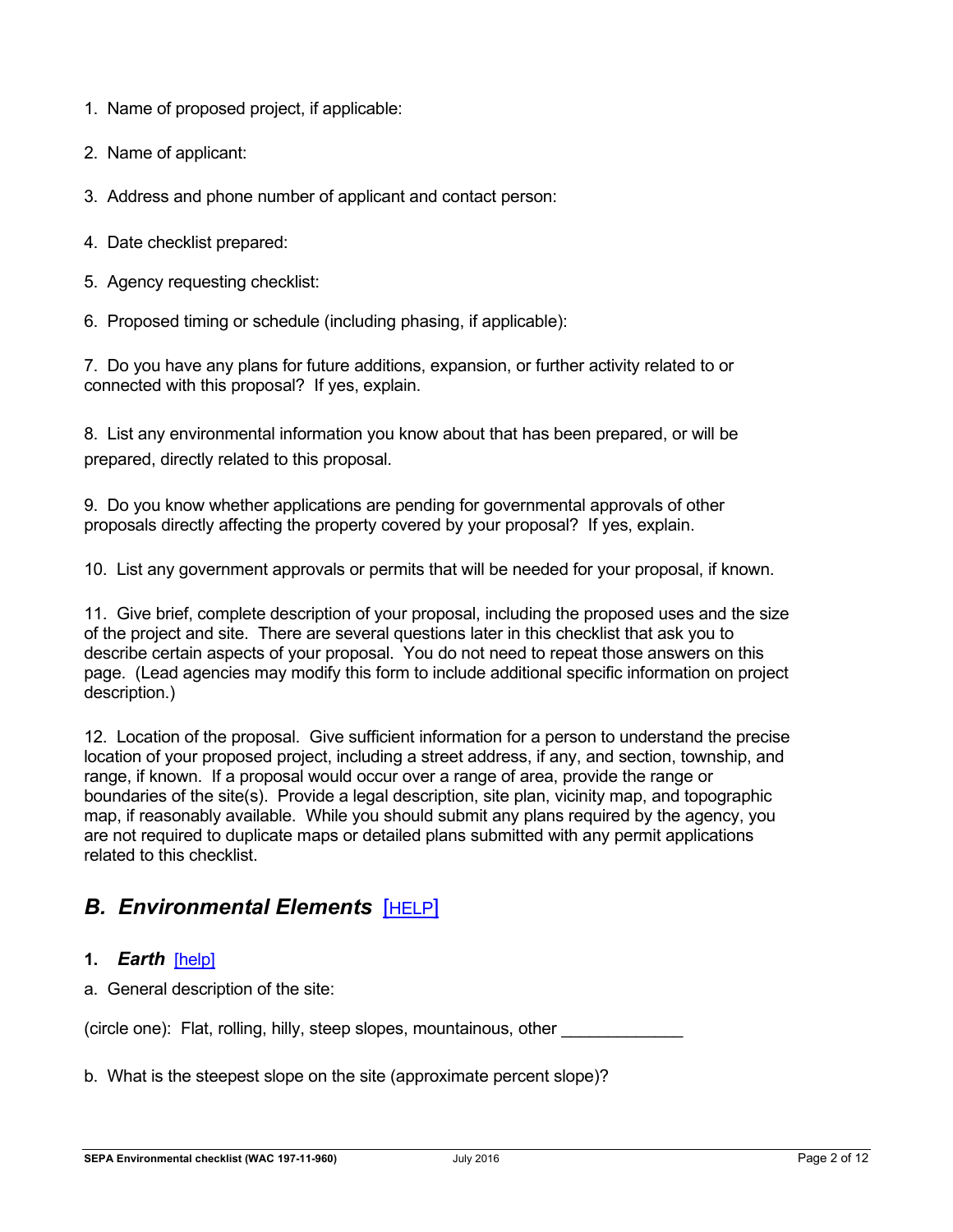- c. What general types of soils are found on the site (for example, clay, sand, gravel, peat, muck)? If you know the classification of agricultural soils, specify them and note any agricultural land of long-term commercial significance and whether the proposal results in removing any of these soils.
- d. Are there surface indications or history of unstable soils in the immediate vicinity? If so, describe.
- e. Describe the purpose, type, total area, and approximate quantities and total affected area of any filling, excavation, and grading proposed. Indicate source of fill.
- f. Could erosion occur as a result of clearing, construction, or use? If so, generally describe.
- g. About what percent of the site will be covered with impervious surfaces after project construction (for example, asphalt or buildings)?
- h. Proposed measures to reduce or control erosion, or other impacts to the earth, if any:

## *2. Air*[\[help\]](https://ecology.wa.gov/Regulations-Permits/SEPA/Environmental-review/SEPA-guidance/SEPA-checklist-guidance/SEPA-Checklist-Section-B-Environmental-elements/Environmental-elements-Air)

a. What types of emissions to the air would result from the proposal during construction, operation, and maintenance when the project is completed? If any, generally describe and give approximate quantities if known.

b. Are there any off-site sources of emissions or odor that may affect your proposal? If so, generally describe.

c. Proposed measures to reduce or control emissions or other impacts to air, if any:

### *3. Water*[\[help\]](https://ecology.wa.gov/Regulations-Permits/SEPA/Environmental-review/SEPA-guidance/SEPA-checklist-guidance/SEPA-Checklist-Section-B-Environmental-elements/Environmental-elements-3-Water)

- a. Surface Water: [\[help\]](https://ecology.wa.gov/Regulations-Permits/SEPA/Environmental-review/SEPA-guidance/SEPA-checklist-guidance/SEPA-Checklist-Section-B-Environmental-elements/Environmental-elements-3-Water/Environmental-elements-Surface-water)
	- 1) Is there any surface water body on or in the immediate vicinity of the site (including year-round and seasonal streams, saltwater, lakes, ponds, wetlands)? If yes, describe type and provide names. If appropriate, state what stream or river it flows into.
	- 2) Will the project require any work over, in, or adjacent to (within 200 feet) the described waters? If yes, please describe and attach available plans.
	- 3) Estimate the amount of fill and dredge material that would be placed in or removed from surface water or wetlands and indicate the area of the site that would be affected. Indicate the source of fill material.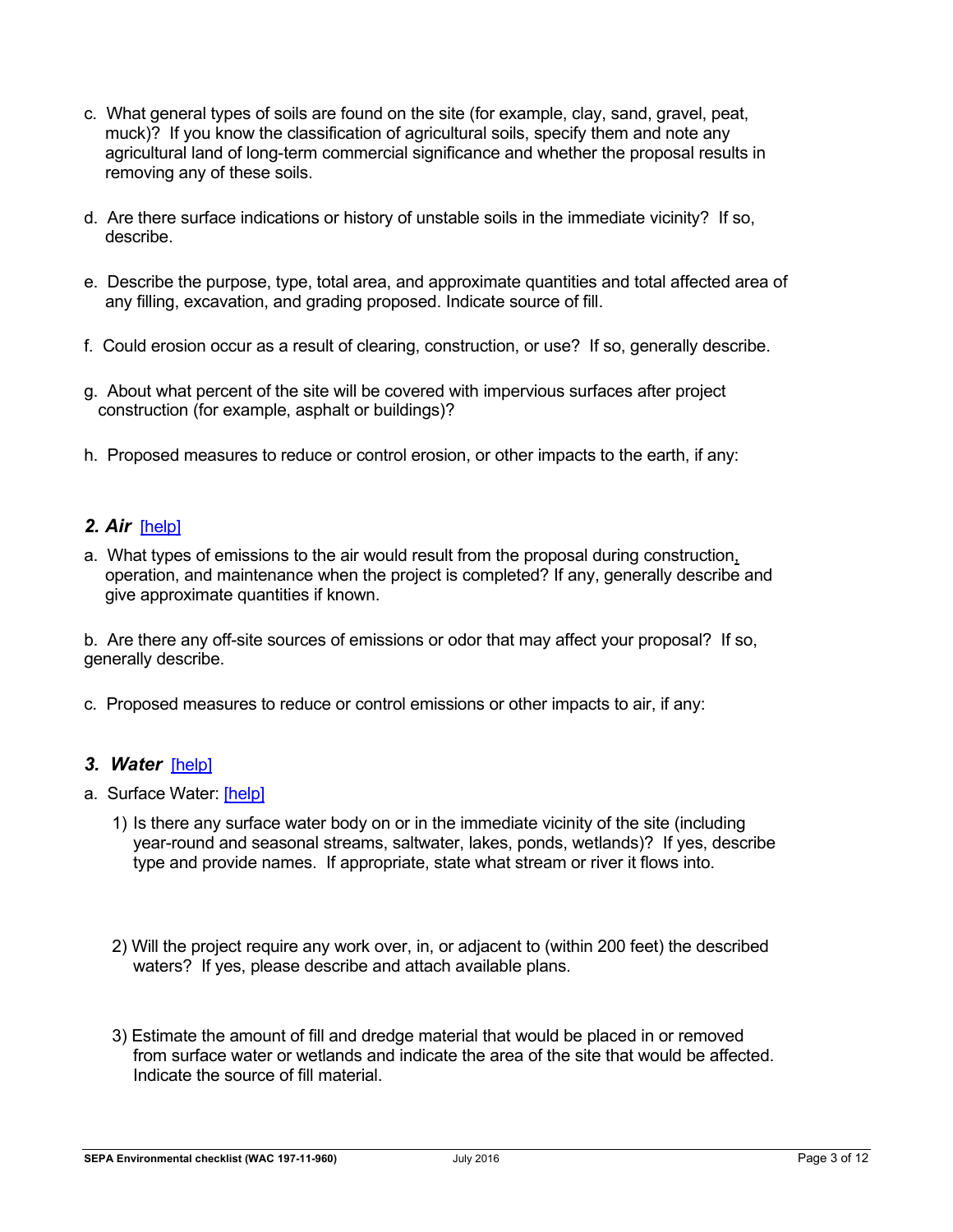- 4) Will the proposal require surface water withdrawals or diversions? Give general description, purpose, and approximate quantities if known.
- 5) Does the proposal lie within a 100-year floodplain? If so, note location on the site plan.
- 6) Does the proposal involve any discharges of waste materials to surface waters? If so, describe the type of waste and anticipated volume of discharge.
- b. Ground Water: [\[help\]](https://ecology.wa.gov/Regulations-Permits/SEPA/Environmental-review/SEPA-guidance/SEPA-checklist-guidance/SEPA-Checklist-Section-B-Environmental-elements/Environmental-elements-3-Water/Environmental-elements-Groundwater)
	- 1) Will groundwater be withdrawn from a well for drinking water or other purposes? If so, give a general description of the well, proposed uses and approximate quantities withdrawn from the well. Will water be discharged to groundwater? Give general description, purpose, and approximate quantities if known.
	- 2) Describe waste material that will be discharged into the ground from septic tanks or other sources, if any (for example: Domestic sewage; industrial, containing the following chemicals. . .; agricultural; etc.). Describe the general size of the system, the number of such systems, the number of houses to be served (if applicable), or the number of animals or humans the system(s) are expected to serve.
- c. Water runoff (including stormwater):
	- 1) Describe the source of runoff (including storm water) and method of collection and disposal, if any (include quantities, if known). Where will this water flow? Will this water flow into other waters? If so, describe.
	- 2) Could waste materials enter ground or surface waters? If so, generally describe.
	- 3) Does the proposal alter or otherwise affect drainage patterns in the vicinity of the site? If so, describe.
- d. Proposed measures to reduce or control surface, ground, and runoff water, and drainage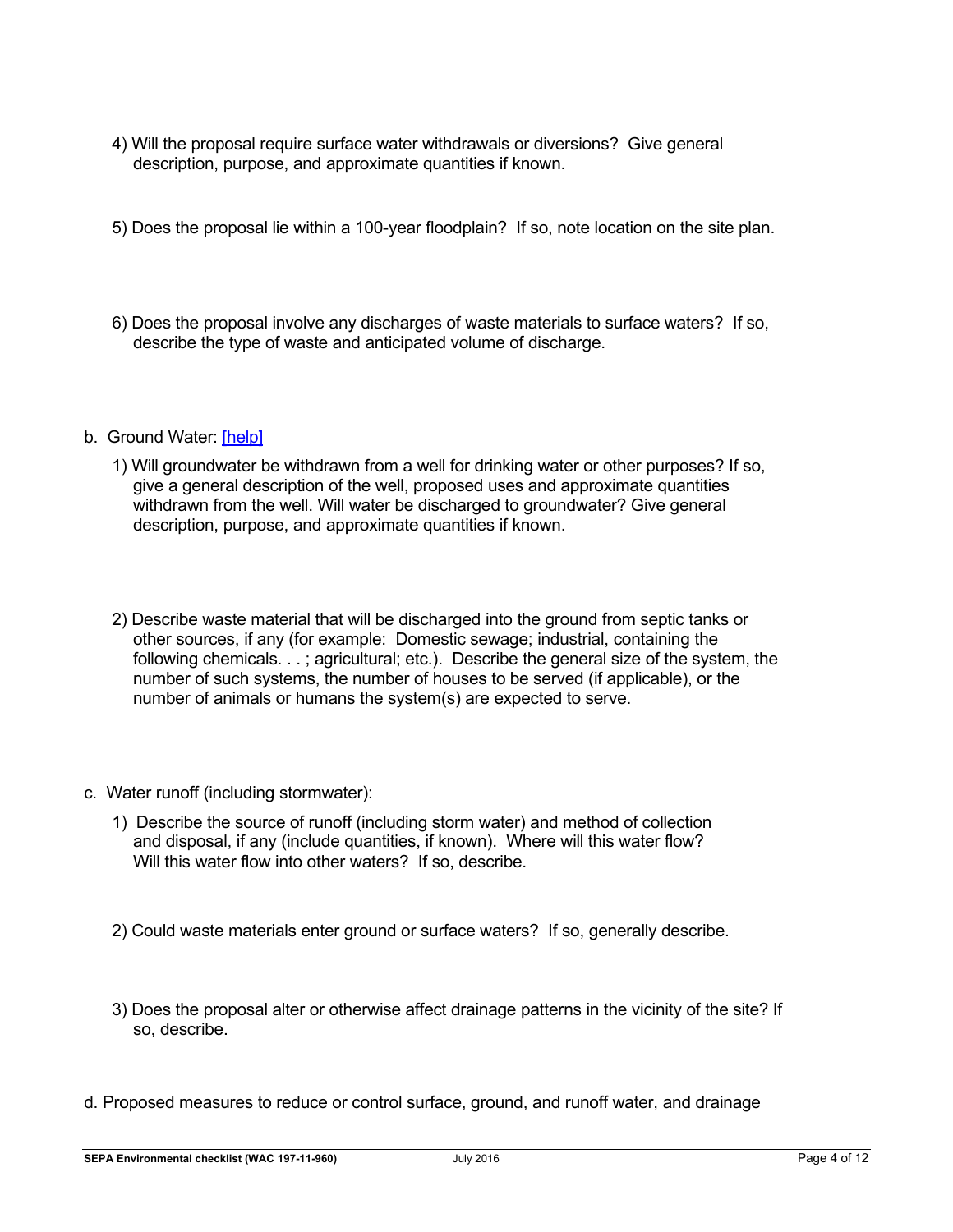pattern impacts, if any:

#### *4. Plants* [\[help\]](https://ecology.wa.gov/Regulations-Permits/SEPA/Environmental-review/SEPA-guidance/SEPA-checklist-guidance/SEPA-Checklist-Section-B-Environmental-elements/Environmental-elements-4-Plants)

- a. Check the types of vegetation found on the site:
	- deciduous tree: alder, maple, aspen, other
	- evergreen tree: fir, cedar, pine, other
	- \_\_\_\_shrubs
	- \_\_\_\_grass
	- \_\_\_\_pasture
	- \_\_\_\_crop or grain
	- Orchards, vineyards or other permanent crops.
	- wet soil plants: cattail, buttercup, bullrush, skunk cabbage, other
	- water plants: water lily, eelgrass, milfoil, other
	- other types of vegetation
- b. What kind and amount of vegetation will be removed or altered?
- c. List threatened and endangered species known to be on or near the site.
- d. Proposed landscaping, use of native plants, or other measures to preserve or enhance vegetation on the site, if any:
- e. List all noxious weeds and invasive species known to be on or near the site.

#### *5. Animals*[\[help\]](https://ecology.wa.gov/Regulations-Permits/SEPA/Environmental-review/SEPA-guidance/SEPA-checklist-guidance/SEPA-Checklist-Section-B-Environmental-elements/Environmental-elements-5-Animals)

a. List any birds and other animals which have been observed on or near the site or are known to be on or near the site.

Examples include:

birds: hawk, heron, eagle, songbirds, other: mammals: deer, bear, elk, beaver, other: fish: bass, salmon, trout, herring, shellfish, other

- b. List any threatened and endangered species known to be on or near the site.
- c. Is the site part of a migration route? If so, explain.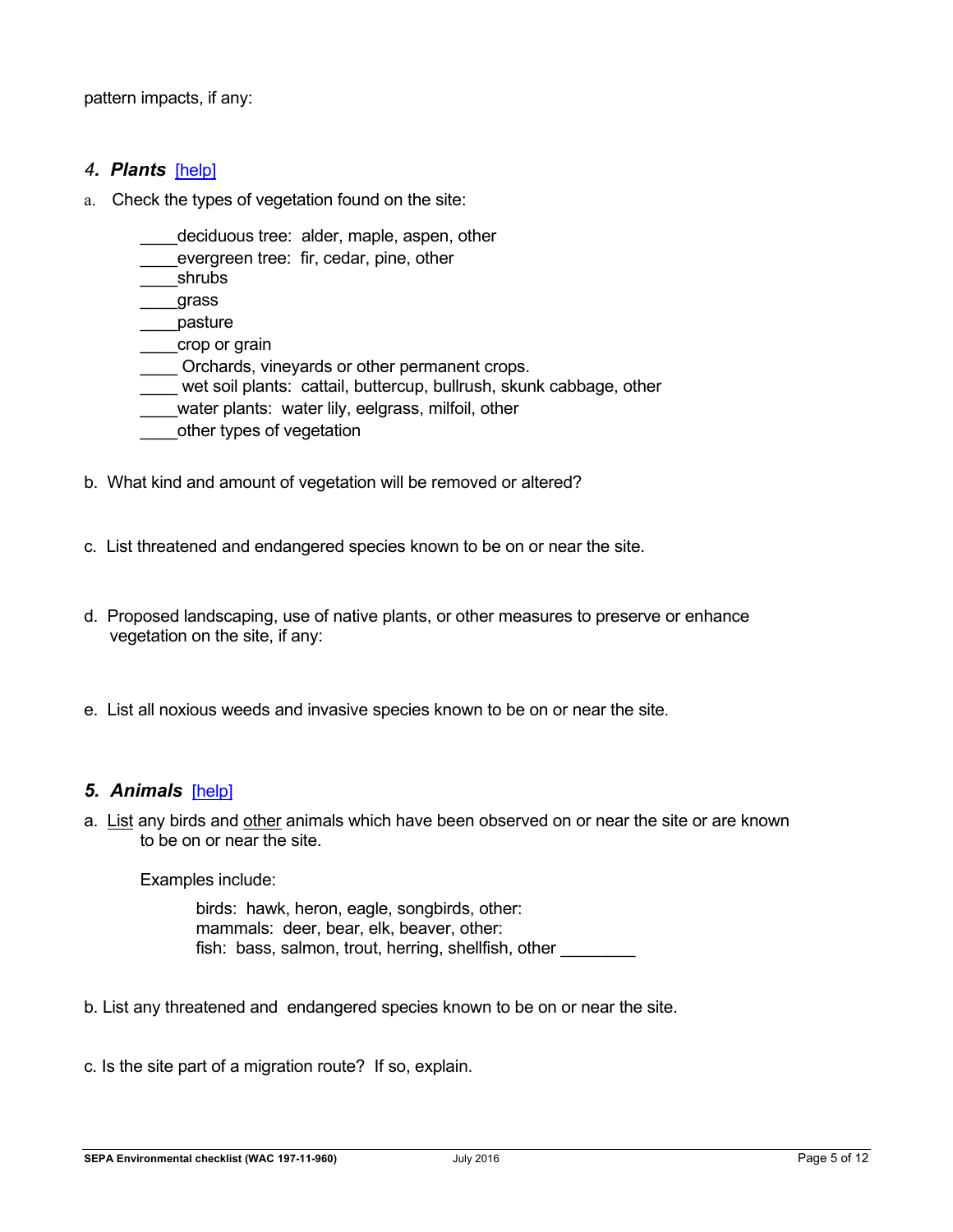- d. Proposed measures to preserve or enhance wildlife, if any:
- e. List any invasive animal species known to be on or near the site.

#### *6. Energy and Natural Resources*[\[help\]](https://ecology.wa.gov/Regulations-Permits/SEPA/Environmental-review/SEPA-guidance/SEPA-checklist-guidance/SEPA-Checklist-Section-B-Environmental-elements/Environmental-elements-6-Energy-natural-resou)

- a. What kinds of energy (electric, natural gas, oil, wood stove, solar) will be used to meet the completed project's energy needs? Describe whether it will be used for heating, manufacturing, etc.
- b. Would your project affect the potential use of solar energy by adjacent properties? If so, generally describe.
- c. What kinds of energy conservation features are included in the plans of this proposal? List other proposed measures to reduce or control energy impacts, if any:

#### *7. Environmental Health*[\[help\]](https://ecology.wa.gov/Regulations-Permits/SEPA/Environmental-review/SEPA-guidance/SEPA-checklist-guidance/SEPA-Checklist-Section-B-Environmental-elements/Environmental-elements-7-Environmental-health)

- a. Are there any environmental health hazards, including exposure to toxic chemicals, risk of fire and explosion, spill, or hazardous waste, that could occur as a result of this proposal? If so, describe.
	- 1) Describe any known or possible contamination at the site from present or past uses.
	- 2) Describe existing hazardous chemicals/conditions that might affect project development and design. This includes underground hazardous liquid and gas transmission pipelines located within the project area and in the vicinity.
	- 3) Describe any toxic or hazardous chemicals that might be stored, used, or produced during the project's development or construction, or at any time during the operating life of the project.
	- 4) Describe special emergency services that might be required.
	- 5) Proposed measures to reduce or control environmental health hazards, if any:
- *b. Noise*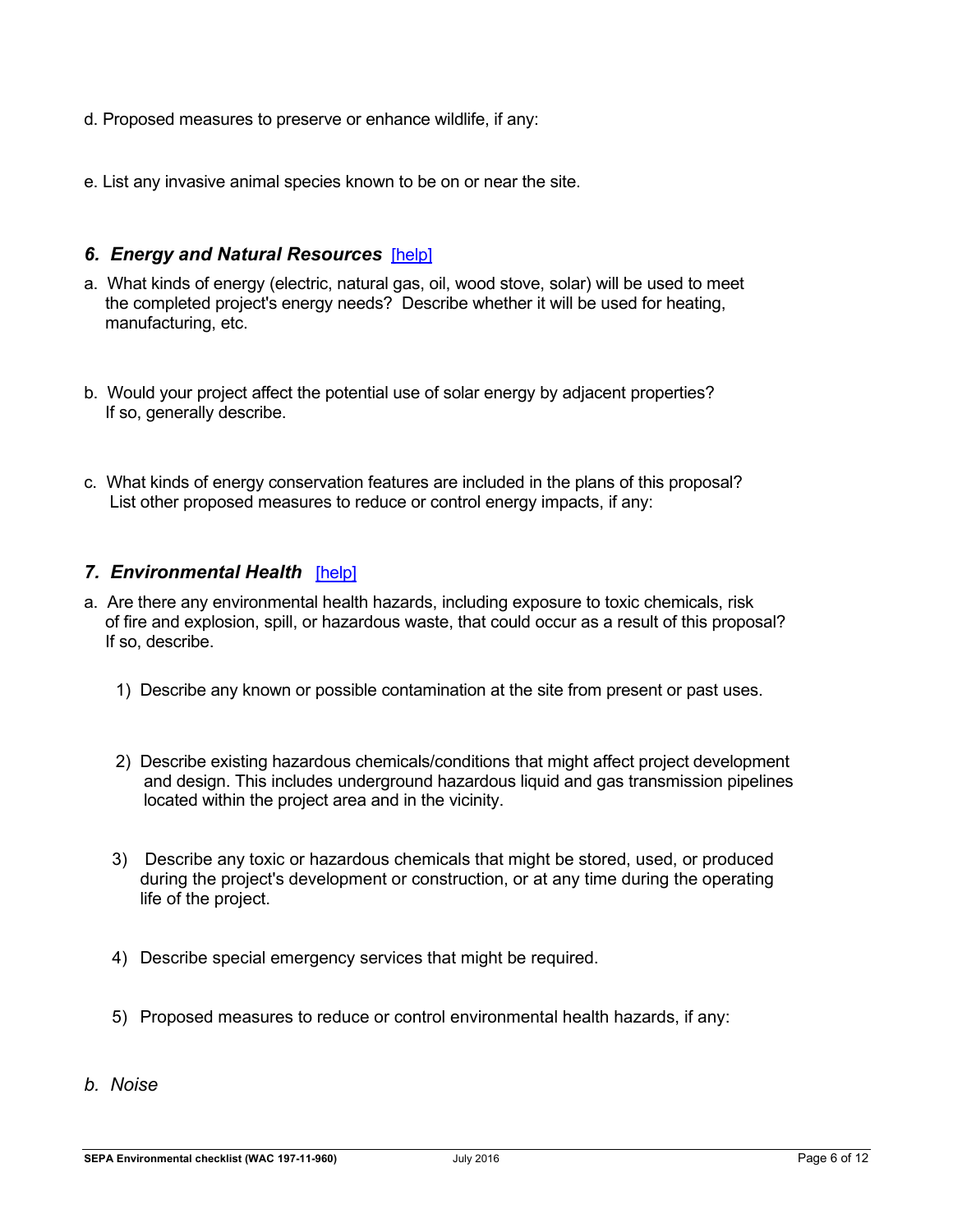1) What types of noise exist in the area which may affect your project (for example: traffic, equipment, operation, other)?

2) What types and levels of noise would be created by or associated with the project on a short-term or a long-term basis (for example: traffic, construction, operation, other)? Indicate what hours noise would come from the site.

3) Proposed measures to reduce or control noise impacts, if any:

#### *8. Land and Shoreline Use*[\[help\]](https://ecology.wa.gov/Regulations-Permits/SEPA/Environmental-review/SEPA-guidance/SEPA-checklist-guidance/SEPA-Checklist-Section-B-Environmental-elements/Environmental-elements-8-Land-shoreline-use)

- a. What is the current use of the site and adjacent properties? Will the proposal affect current land uses on nearby or adjacent properties? If so, describe.
- b. Has the project site been used as working farmlands or working forest lands? If so, describe. How much agricultural or forest land of long-term commercial significance will be converted to other uses as a result of the proposal, if any? If resource lands have not been designated, how many acres in farmland or forest land tax status will be converted to nonfarm or nonforest use?
	- 1) Will the proposal affect or be affected by surrounding working farm or forest land normal business operations, such as oversize equipment access, the application of pesticides, tilling, and harvesting? If so, how:
- c. Describe any structures on the site.
- d. Will any structures be demolished? If so, what?
- e. What is the current zoning classification of the site?
- f. What is the current comprehensive plan designation of the site?
- g. If applicable, what is the current shoreline master program designation of the site?
- h. Has any part of the site been classified as a critical area by the city or county? If so, specify.
- i. Approximately how many people would reside or work in the completed project?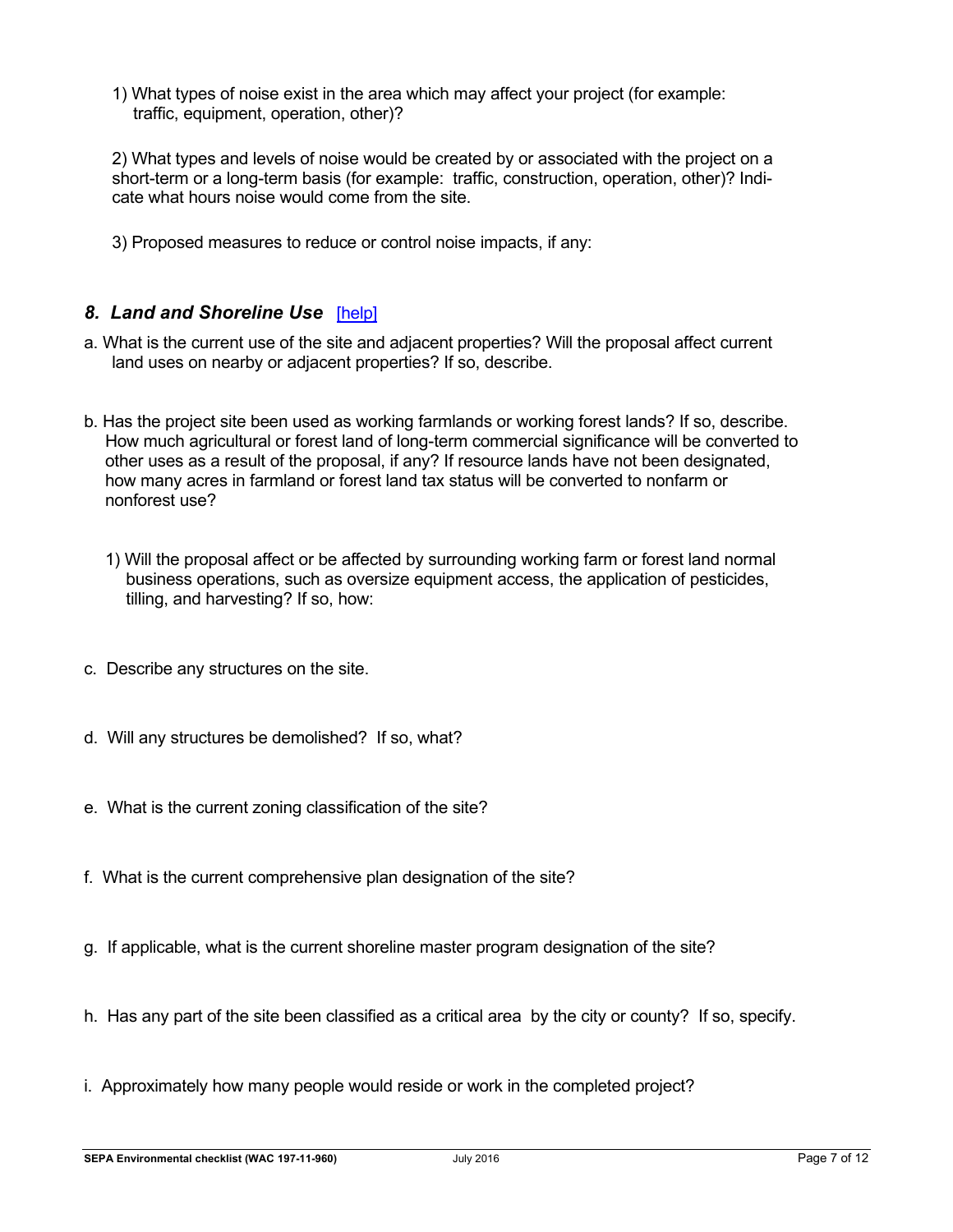- j. Approximately how many people would the completed project displace?
- k. Proposed measures to avoid or reduce displacement impacts, if any:
- L. Proposed measures to ensure the proposal is compatible with existing and projected land uses and plans, if any:
- m. Proposed measures to reduce or control impacts to agricultural and forest lands of long-term commercial significance, if any:

### *9. Housing*[\[help\]](https://ecology.wa.gov/Regulations-Permits/SEPA/Environmental-review/SEPA-guidance/SEPA-checklist-guidance/SEPA-Checklist-Section-B-Environmental-elements/Environmental-elements-9-Housing)

- a. Approximately how many units would be provided, if any? Indicate whether high, middle, or low-income housing.
- b. Approximately how many units, if any, would be eliminated? Indicate whether high, middle, or low-income housing.
- c. Proposed measures to reduce or control housing impacts, if any:

### *10. Aesthetics*[\[help\]](https://ecology.wa.gov/Regulations-Permits/SEPA/Environmental-review/SEPA-guidance/SEPA-checklist-guidance/SEPA-Checklist-Section-B-Environmental-elements/Environmental-elements-10-Aesthetics)

- a. What is the tallest height of any proposed structure(s), not including antennas; what is the principal exterior building material(s) proposed?
- b. What views in the immediate vicinity would be altered or obstructed?
- b. Proposed measures to reduce or control aesthetic impacts, if any:

### 11. Light and Glare [\[help\]](https://ecology.wa.gov/Regulations-Permits/SEPA/Environmental-review/SEPA-guidance/SEPA-checklist-guidance/SEPA-Checklist-Section-B-Environmental-elements/Environmental-elements-11-Light-glare)

- a. What type of light or glare will the proposal produce? What time of day would it mainly occur?
- b. Could light or glare from the finished project be a safety hazard or interfere with views?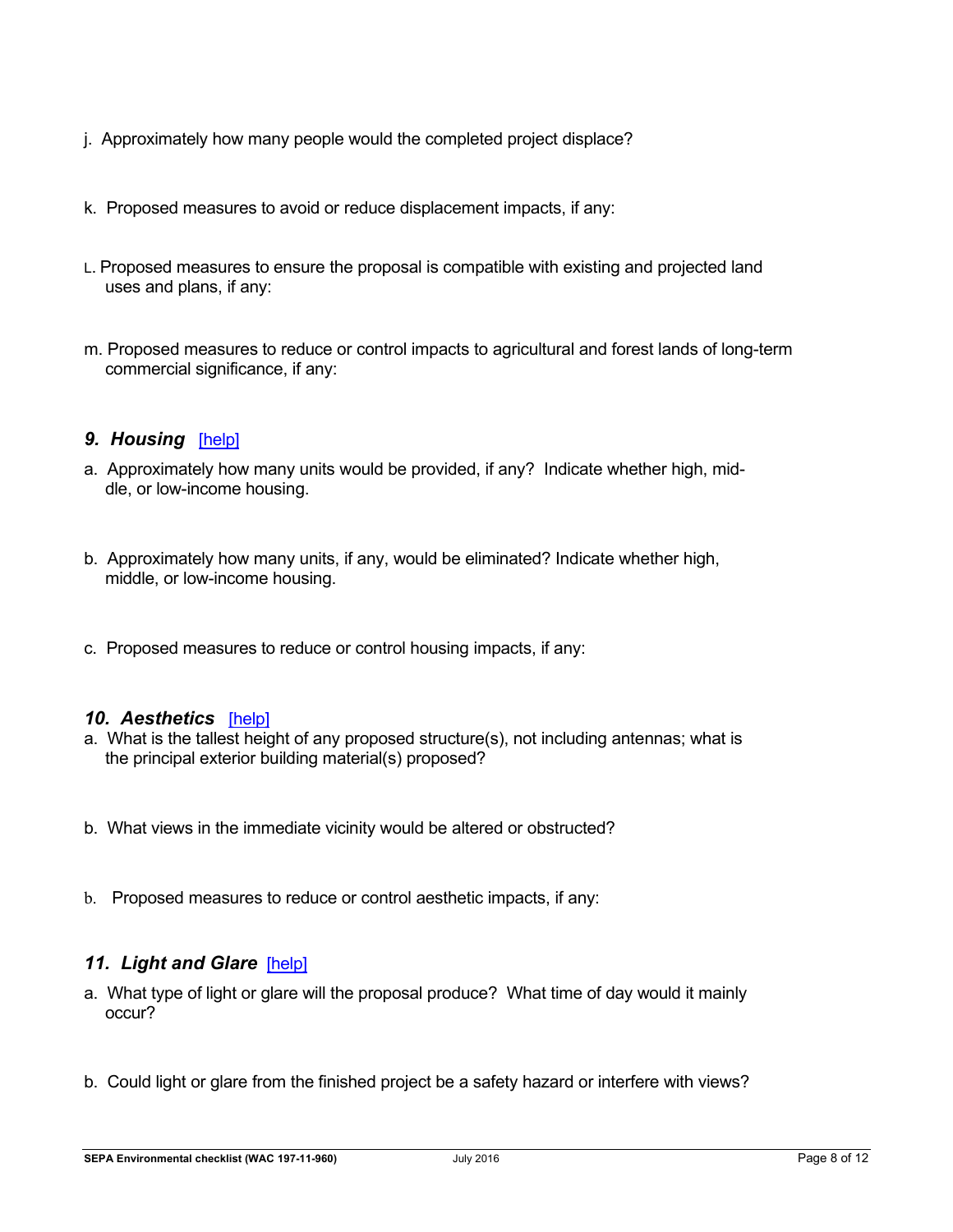- c. What existing off-site sources of light or glare may affect your proposal?
- d. Proposed measures to reduce or control light and glare impacts, if any:

#### *12. Recreation*[\[help\]](https://ecology.wa.gov/Regulations-Permits/SEPA/Environmental-review/SEPA-guidance/SEPA-checklist-guidance/SEPA-Checklist-Section-B-Environmental-elements/Environmental-elements-12-Recreation)

- a. What designated and informal recreational opportunities are in the immediate vicinity?
- b. Would the proposed project displace any existing recreational uses? If so, describe.
- c. Proposed measures to reduce or control impacts on recreation, including recreation opportunities to be provided by the project or applicant, if any:

## *13. Historic and cultural preservation*[\[help\]](https://ecology.wa.gov/Regulations-Permits/SEPA/Environmental-review/SEPA-guidance/SEPA-checklist-guidance/SEPA-Checklist-Section-B-Environmental-elements/Environmental-elements-13-Historic-cultural-p)

- a. Are there any buildings, structures, or sites, located on or near the site that are over 45 years old listed in or eligible for listing in national, state, or local preservation registers ? If so, specifically describe.
- b. Are there any landmarks, features, or other evidence of Indian or historic use or occupation? This may include human burials or old cemeteries. Are there any material evidence, artifacts, or areas of cultural importance on or near the site? Please list any professional studies conducted at the site to identify such resources.
- c. Describe the methods used to assess the potential impacts to cultural and historic resources on or near the project site. Examples include consultation with tribes and the department of archeology and historic preservation, archaeological surveys, historic maps, GIS data, etc.
- d. Proposed measures to avoid, minimize, or compensate for loss, changes to, and disturbance to resources. Please include plans for the above and any permits that may be required.

### *14. Transportation*[\[help\]](https://ecology.wa.gov/Regulations-Permits/SEPA/Environmental-review/SEPA-guidance/SEPA-checklist-guidance/SEPA-Checklist-Section-B-Environmental-elements/Environmental-elements-14-Transportation)

a. Identify public streets and highways serving the site or affected geographic area and describe proposed access to the existing street system. Show on site plans, if any.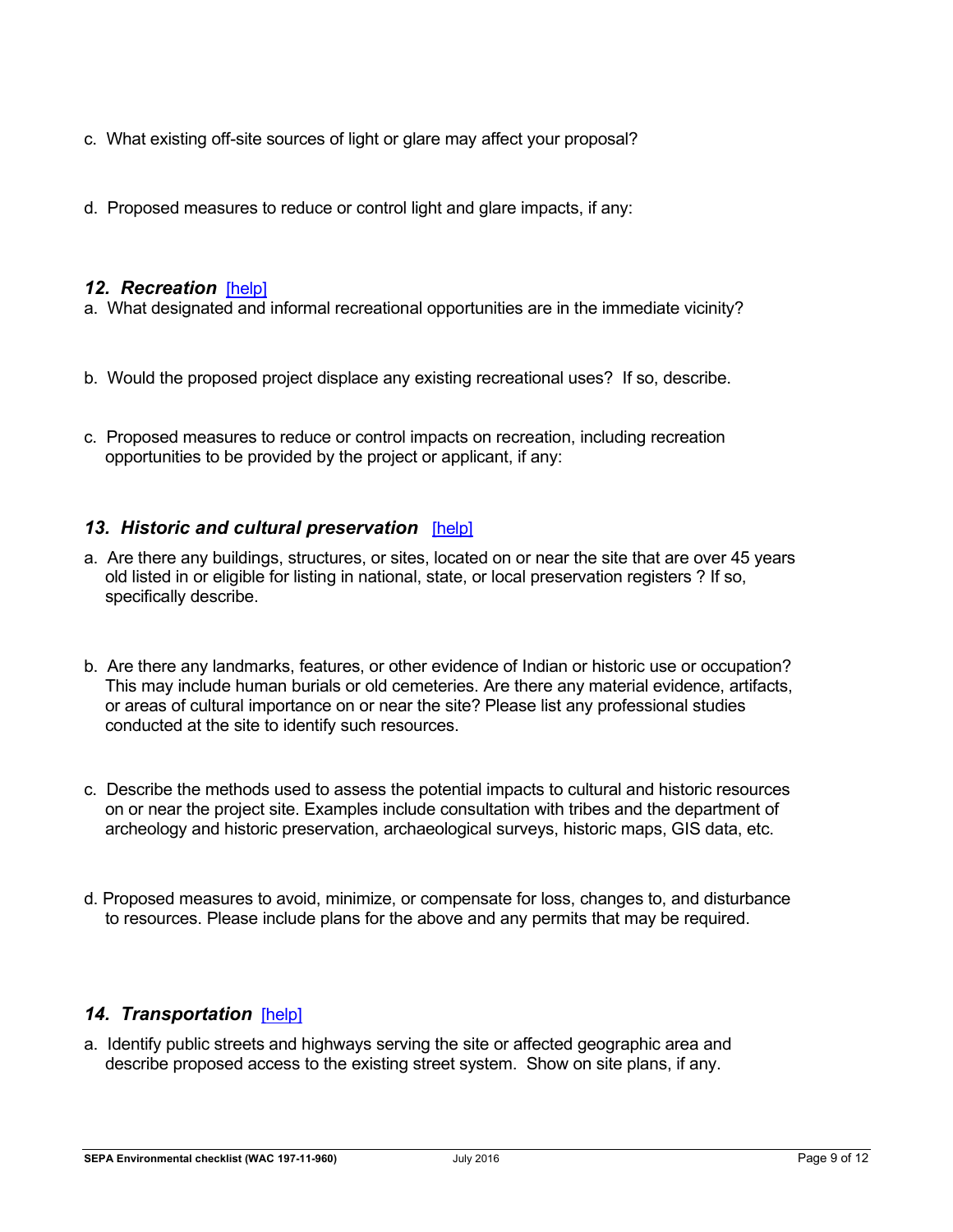- b. Is the site or affected geographic area currently served by public transit? If so, generally describe. If not, what is the approximate distance to the nearest transit stop?
- c. How many additional parking spaces would the completed project or non-project proposal have? How many would the project or proposal eliminate?
- d. Will the proposal require any new or improvements to existing roads, streets, pedestrian, bicycle or state transportation facilities, not including driveways? If so, generally describe (indicate whether public or private).
- e. Will the project or proposal use (or occur in the immediate vicinity of) water, rail, or air transportation? If so, generally describe.
- f. How many vehicular trips per day would be generated by the completed project or proposal? If known, indicate when peak volumes would occur and what percentage of the volume would be trucks (such as commercial and nonpassenger vehicles). What data or transportation models were used to make these estimates?
- g. Will the proposal interfere with, affect or be affected by the movement of agricultural and forest products on roads or streets in the area? If so, generally describe.
- h. Proposed measures to reduce or control transportation impacts, if any:

### *15. Public Services*[\[help\]](https://ecology.wa.gov/Regulations-Permits/SEPA/Environmental-review/SEPA-guidance/SEPA-checklist-guidance/SEPA-Checklist-Section-B-Environmental-elements/Environmental-elements-15-Public-services)

- a. Would the project result in an increased need for public services (for example: fire protection, police protection, public transit, health care, schools, other)? If so, generally describe.
- b. Proposed measures to reduce or control direct impacts on public services, if any.

#### *16. Utilities*[\[help\]](https://ecology.wa.gov/Regulations-Permits/SEPA/Environmental-review/SEPA-guidance/SEPA-checklist-guidance/SEPA-Checklist-Section-B-Environmental-elements/Environmental-elements-16-Utilities)

a. Circle utilities currently available at the site: electricity, natural gas, water, refuse service, telephone, sanitary sewer, septic system, other  $\qquad \qquad$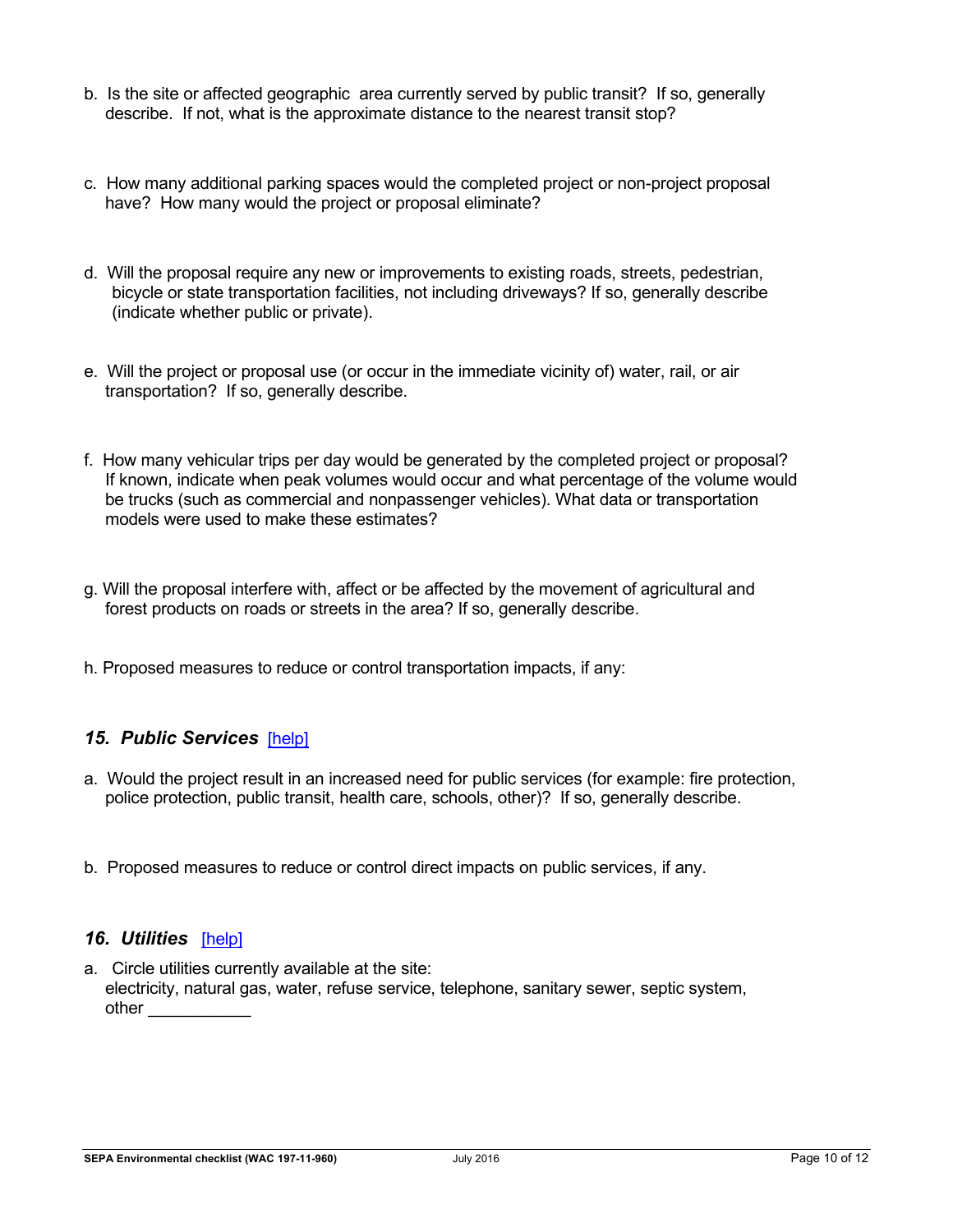b. Describe the utilities that are proposed for the project, the utility providing the service, and the general construction activities on the site or in the immediate vicinity which might be needed.

## *C. Signature* **[[HELP](https://ecology.wa.gov/Regulations-Permits/SEPA/Environmental-review/SEPA-guidance/SEPA-checklist-guidance/SEPA-Checklist-Section-C-Signature)]**

The above answers are true and complete to the best of my knowledge. I understand that the lead agency is relying on them to make its decision.

| Signature:                       |
|----------------------------------|
| Name of signee                   |
| Position and Agency/Organization |
| Date Submitted:                  |

# <span id="page-10-0"></span>*D. Supplemental sheet for nonproject actions* [[HELP](https://ecology.wa.gov/Regulations-Permits/SEPA/Environmental-review/SEPA-guidance/SEPA-checklist-guidance/SEPA-Checklist-Section-D-Non-project-actions)]

(**IT IS NOT NECESSARY** to use this sheet for project actions)

Because these questions are very general, it may be helpful to read them in conjunction with the list of the elements of the environment.

When answering these questions, be aware of the extent the proposal, or the types of activities likely to result from the proposal, would affect the item at a greater intensity or at a faster rate than if the proposal were not implemented. Respond briefly and in general terms.

1. How would the proposal be likely to increase discharge to water; emissions to air; production, storage, or release of toxic or hazardous substances; or production of noise?

Proposed measures to avoid or reduce such increases are:

2. How would the proposal be likely to affect plants, animals, fish, or marine life?

Proposed measures to protect or conserve plants, animals, fish, or marine life are: